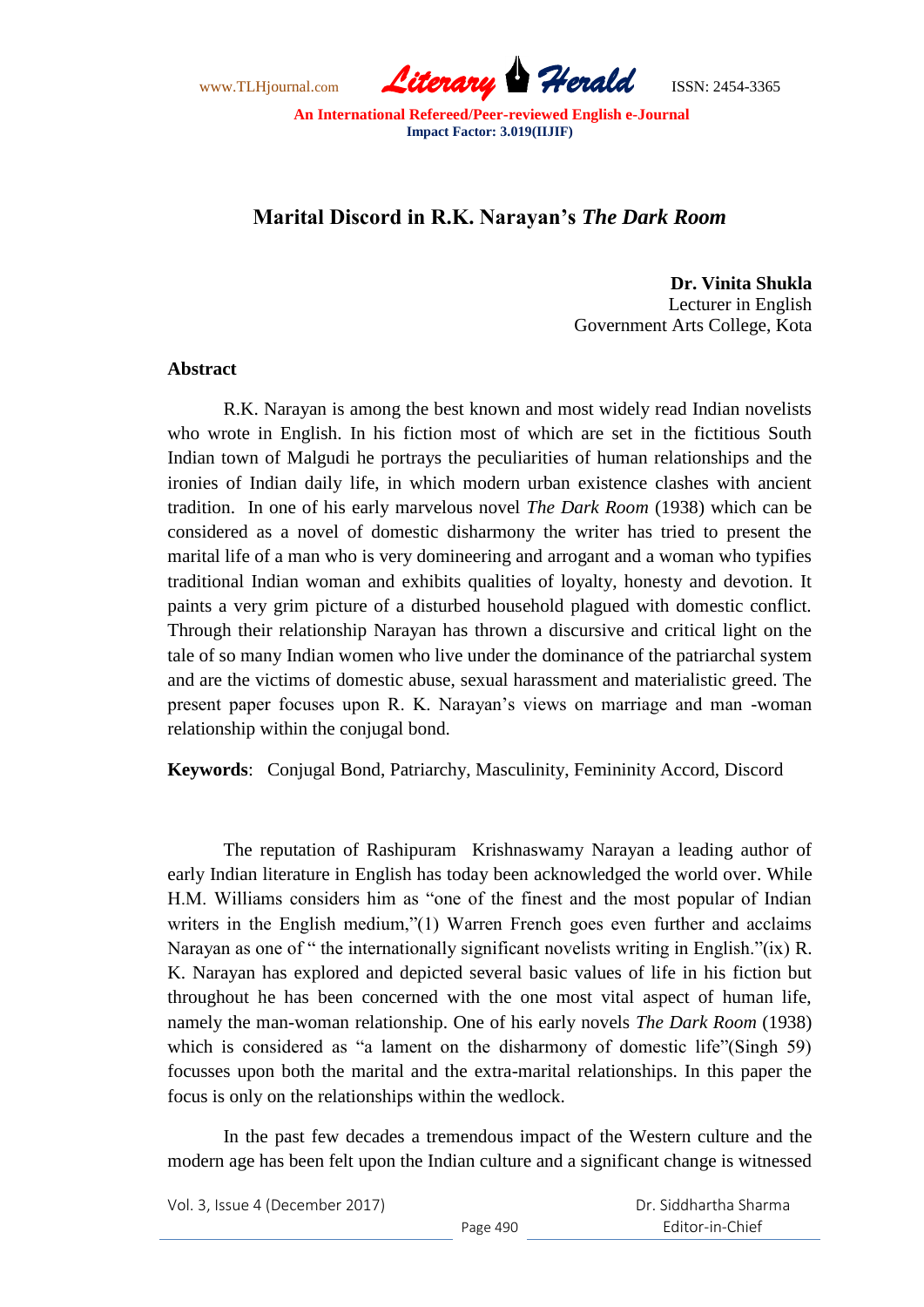www.TLHjournal.com *Literary Herald*ISSN: 2454-3365

in the structure and pattern of Indian society and families as well. However, there still remain areas of Indian life and living where its impact is not abiding and one such area is the institution of marriage. Marriage and marital relationships have a far deeper meaning and significance to us than the westerns. Narayan also points out in an article "English in India" that the western society is based on "a totally different conception of man-woman relationship from ours." In Indian marriage there are distinct masculine and feminine roles and a well-established code of conduct for both man and woman. It is the duty and the responsibility of the man who is also the dominating partner to provide social and economic security to woman. Whereas, woman is relegated to home and her domestic role as house-keepers and mothers is glorified. She is a mere sex-object, lulled into passive role and has no identity of her own. Husband is her profession, her career and her means of livelihood. He is like a sheltering tree against whom wife does not rage; at whom she cannot laugh. The code demands tenderness, gentleness, affection, sweetness and a comforting and nondemanding demeanor from her. The ancient prescription for marital accord prescribes order and authority to man and slavish submission and innocence to women. Despite all progress and modernization the same equation of dominance and submission still continues.

In *The Dark Room* through the traditional marital life of Ramani and Savitri which is of dominance and sufferance and their ultimate fate Narayan has questioned the time honoured concept of marital accord. He felt that as the Indian social and cultural scenario was gradually changing under the impact of the modern age there was a great need for the reformulation of man-woman equations. Ramani is the head of his family consisting of his simple, submissive and hard- working wife, Savitri and three school going children. He is a snob and a rake. He is a self- made man and this has inculcated in him a sense of dominance. He "needed no advice from others and least at all from wife."(5) He reserves for himself the right of fulfilling his whims on his own ways. His sense of individuality and status which he maintains through car and club, suffers a setback when he looks at his shabbily dressed and somewhat unattractive wife. She is good for occasional car drives and cinema shows but is not suited for clubs as romantic drives in moonlit nights. He is critical of her tastes and selections and never receives any aesthetic pleasures from her. Even her sulking into the dark room in her moments of depression and irritation is considered by him as old-fashioned. He holds up modern outlook with regard to taste and external refinement.

Hence, when he comes in contact with Shanta Bai the independent educated woman he is easily drawn towards her. She makes up for her wife"s deficiencies. He considers her to be a perfect woman "with an understanding heart and cultured outlook. "(142) Her perfect etiquettes meet his notion of a self-maintained and wellbehaved cultured woman. Gradually with the passage of time the physical and the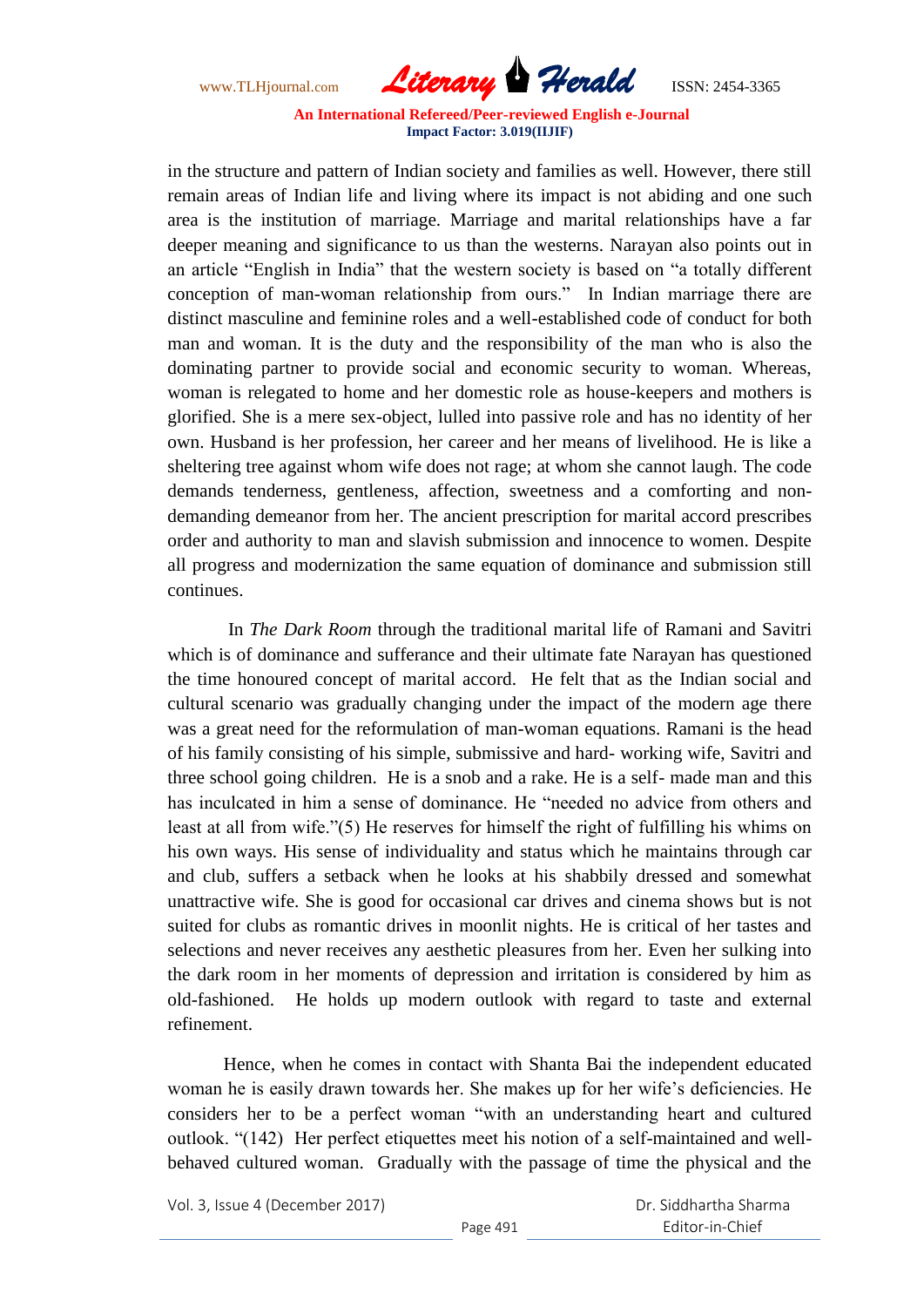www.TLHjournal.com *Literary Herald*ISSN: 2454-3365

mental incompatibility of Ramani and Savitri widens the gulf between them and makes Ramani more indifferent towards his family.

Narayan highlights that Ramani loved Savitri but loved her as his captive, his possession or commodity. After Savitri has left the house he reflects, "all the kindness and considerations entirely wasted. How could she forget the six sovereign necklace he had bought for her at the beginning of his career… When he had not a bank account and was subsisting on insurance canvassing…"(141) Ramani had given physical comforts to Savitri but had failed to realize that for a lasting marital bond material comforts does not matter much but the founding pillars for the sound and happy conjugal life are mutual respect and selfless love. The union between man and woman is of both the body as well as the soul. He provides her material comforts but fails to understand the demands of her inner self and hence there is a breach in their bond.

Further, the writer throws a critical glance on the double standard mentality of this modern man through Ramani"s illicit love with Shanta Bai. Being the dominant partner he feels he can flirt with anyone but from his wife Savitri he demands docility, obedience and submission. He comments, "Women can read English novels and play tennis, but they should not forsake their primary duties of being wives and mothers…He remembers all the heroines of the epics whose one dominant quality was a blind stubborn following of their husbands like the shadow following the substance."(141) And when the weak submissive Savitri who "had not the slightest power to do anything at home"(6) demands an explanation from Ramani about his affair he is taken aback and his male ego gets hurt. He ironically utters, " what a fine way to talk to a husband…no one has a right to question his friendship with Shanta Bai."(141)

Ramani carries on with Shanta Bai and remains more indifferent and callous towards Savitri. She confronts her husband who dismisses her objections. Desolate at being taken so entirely for granted the weak and submissive Savitri tries to rebel. She raises her voice and when the situation becomes unbearable for her she decides to leave the house. She violently asserts, I"am a human being…you men will never grant that. For you we are playthings when you feel lik hugging, and slaves at other times. Don"t think you can fondle us when you like and kick us when you choose."(112) and a little later she again asserts " Do you think I am going to stay here? Do you think I will stay in your house, breathe the air of your property, drink the water here, and eat food you buy with your money? No I "ll starve and die in the open under the sky, a roof for which we need be obliged to no man…"(113)

 Ramani makes no efforts to stop her and he is rude enough to tell her that" no one is indispensable in this world."(114) He simply waits to bolt the street door and go to bed after she leaves out. Savitri like Ibsen"s Nora walks out of the Dolls house.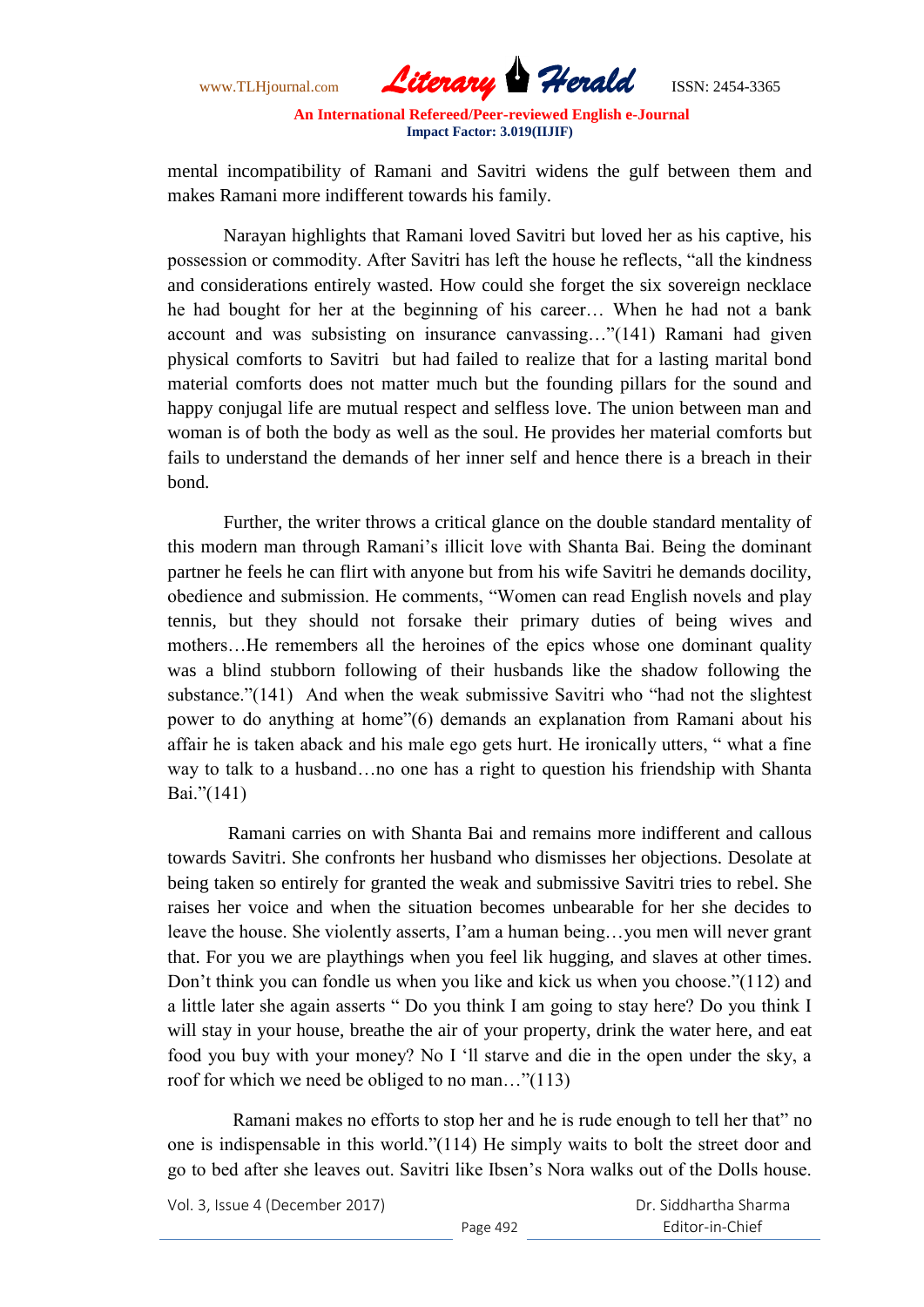www.TLHjournal.com *Literary Herald*ISSN: 2454-3365

She decides that she will never return unless he abandoned the woman whom he flirts with and begged for pardon. She was now an individual with 'pride and soul'. She is disgusted at being at the mercy of the men in her life-father, brother or husband. She strongly decides that now she will not live on the mercy of others. She starts working as a cleaner in a temple.

Further, Narayan highlights that though Savitri has left the house but she could not remain away from it for a long time. She has freed herself physically from Ramani"s home but the psychological fetters are still there. Like a conventional Indian Woman her children and her home still haunts her and as it is often seen that majority of women as they are uneducated they don"t have any other viable alternative for their survival they surrender before their fate. She too realizes the impracticality of her choice, surrenders and returns back to the same house of Ramani and his children. She accepts her defeat. " This is defeat. I accept it. I"m no good for this fight. I"m a bamboo pole that needs support….(190) After her return her reflection" A part of me is dead" is a clear indication that now she emotionally ceases to be a wife and the thought "what have I here" (210) keeps haunting her. She is helpless and dissatisfied with her husband and by living under the same roof she is keeping up mere appearances, the mutual love and harmony is not there between the two. Ramani is also relieved to find her back, not for her sake but more for the sake of society. He wants to keep up the pretense of being married.

Ramani and Savitri have lived, loved, mated and raised children yet, there is no real happiness between them. Their relationship is of dominance and submission. They lack compatibility and compassionate approach hence miserably fails in their marital life and could not provide personal happiness to each other. Moreover, Ramani's infidelity and dominance leads to the discord. Thus, R. K. Narayan has very explicitly put forward the point that in Indian context the idea of personal fulfilment , howsoever, desirable a goal according to the individualistic ideals of western society has been a source of conflict to Indian marital life, especially when it is achieved at the cost of duty to the family.

The novel also portrays the discordant life of Shanta Bai who is a prototype of modern, independent, educated woman. She has left her husband who is a drunkard and a gambler. She is competent enough to support herself and works as a probationary officer in an insurance company but she too is frustrated and dissatisfied with her lot. She utters," Life is one continuous boredom.... No one tries to understand me; that is the tragedy of my life… I am as wind along the waste."(151) The lack of family life in Shanta Bai"s case leaves her frustrated and her affair with Ramani is just for filling a void in her life.

To conclude, R. K. Narayan has drawn a very realistic and critical picture of man woman relationship within the wedlock in this novel. He puts forward his view